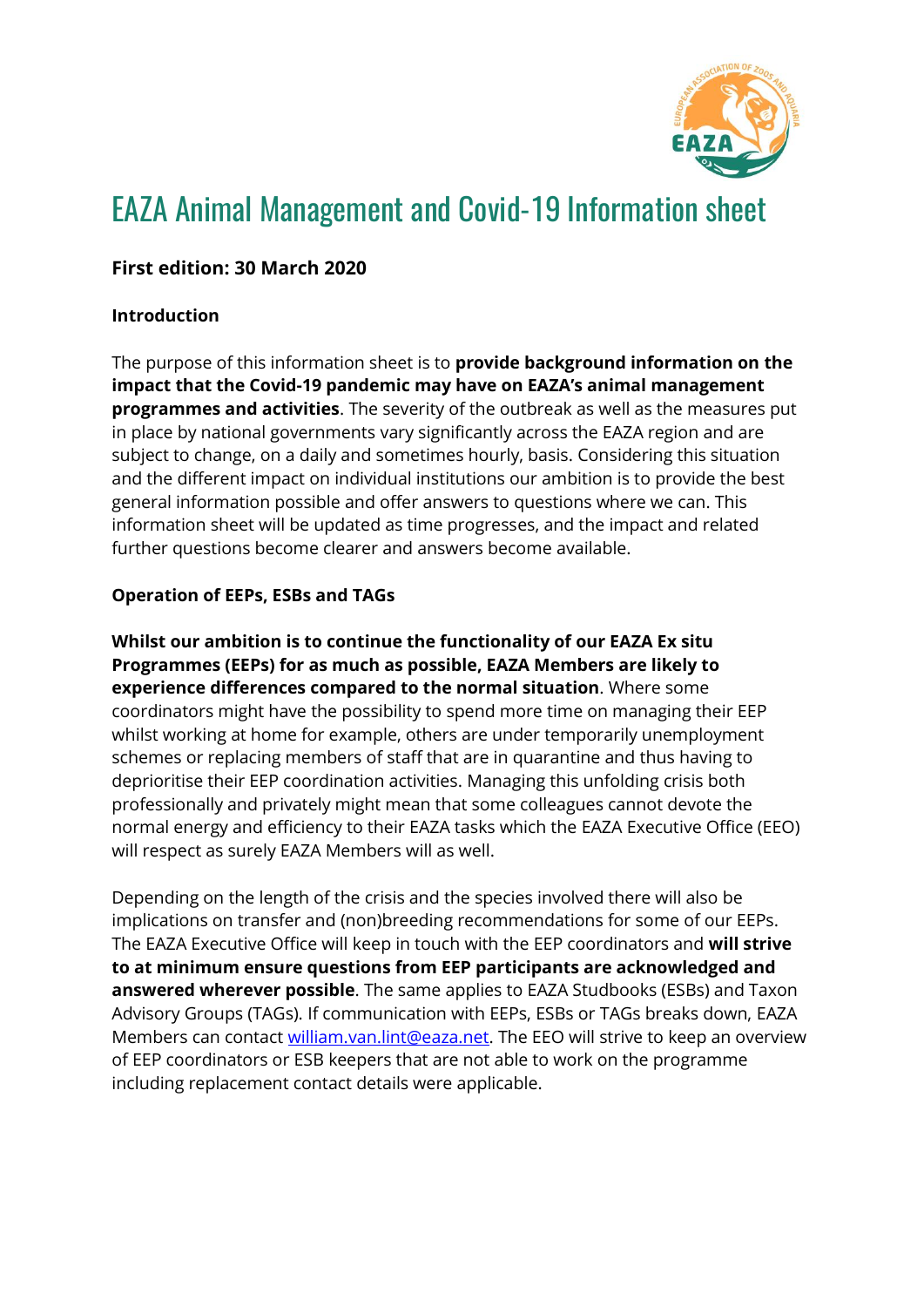The EAZA Executive Office has opened the a '[Corona virus Forum](https://eaza.sharepoint.com/sites/member/SitePages/Home.aspx)' where we collate information on the outbreak as relevant for our EAZA community. EEO staff will be available to answer questions at the forum. Staff from the animal management team at EEO will be available from 15-17hrs (CET).

# **Animal Transports**

With many borders closed across the EAZA region, the possibilities for transporting animals have decreased significantly. **Even where still allowed, EAZA strongly recommends postponing animal transports wherever possible** to reduce risks of disease transmission for staff involved in these transfers and avoid long waiting times and potential refusal of entry at border inspection points.

There might be exceptional circumstances where animals do need to be transported with urgency for example severely compromised welfare of individual animals that cannot be resolved at an institutional level and where culling is not appropriate<sup>i</sup>. Or where the aims of an EEP might be severely negatively impacted if transport cannot take place within the next couple of months. In some of these scenarios, transfers between EAZA Members on a national level might provide for a (temporary) solution. In other cases, EAZA is available to attempt to help programmes and Members when seeking support from authorities to allow a crucial cross-border transport to take place. **EAZA Members are asked to contact the EEP coordinators and ESB keepers as per the normal EAZA procedures for the programme species**. EEP coordinators and ESB keepers that require support should contact their TAG liaison at the EAZA Executive Office.

<sup>i</sup> EAZA refers to the '[EAZA Position Statement on Culling](https://www.eaza.net/assets/Uploads/Position-statements/EAZA-Culling-statement.pdf)' for when EAZA Members want or need to turn to culling as a population management tool in case the Covid-19 crisis will last for more than a few months and animal transportation options remain limited or non-existence for longer periods of time resulting in compromised welfare for individual animals. If so required EAZA Members can approach the EAZA Executive Office for support relating to any such decisions and the associated communications that might arise.

# **Financial difficulties and Bankruptcy**

Understandably the key concern of EAZA Members is managing finances and avoiding bankruptcy given that with the widespread closure to the public, incomes have dropped to (almost) 0%. National governments are in charge of preventative measures and developing packages supporting companies, citizens and indeed their societies. Hence, through the National Associations Committee, EAZA is keeping in close contact with our National Association Members or Council members where these are not in place, supporting them wherever possible. **Our first priority is to contribute to ensuring that governments put emergency packages in place that prevent any of our Members going into bankruptcy.**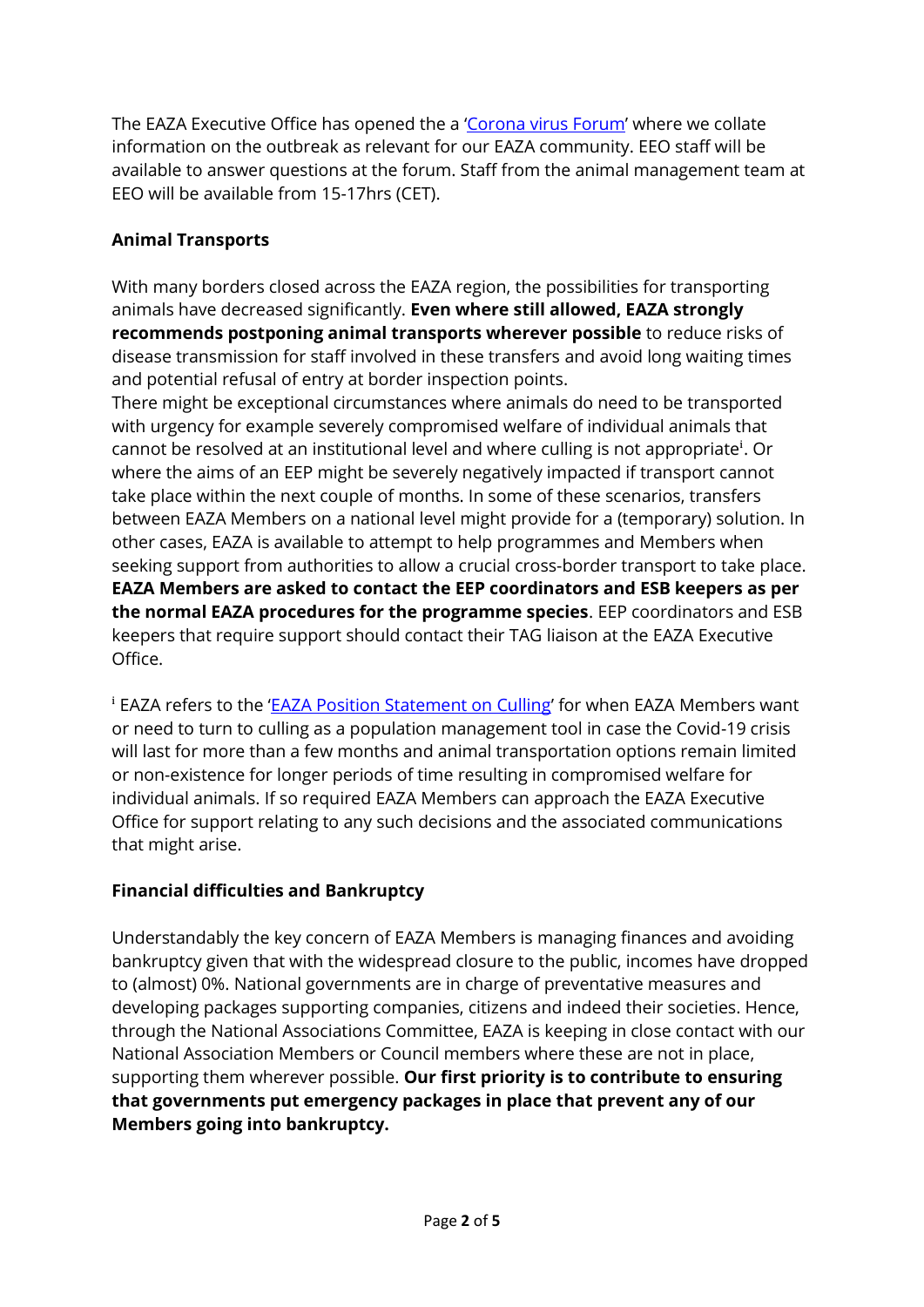Despite the valid concerns that Members have, some more immediate and short-term than others, **we believe it is both premature and unrealistic to put general measures in place for rehoming animals** *en mass* **in case of bankruptcies of multiple Members**. Transport restrictions and spread of Covid-19 risks as outlined in the previous paragraph aside, there will simply be no places for entire collections of animals to be rehomed to. Therefore, any attempt to rehome such collections by governments or financial-curators is considered unrealistic. Additionally, ownership of animals might be with other EAZA Member institutions and animals would need to be moved following EEP transfer recommendations.

Whilst EAZA supports culling as one of our population management tools, **we condemn culling of entire collections as an appropriate measure in case of (preventing) bankruptcy**. In addition to any ethical debates that this might rightfully cause, EAZA is seriously concerned about the damage such action will cause to our EAZA Ex situ Programmes and indeed to species conservation in general. As stated above, EAZA strives for EEPs and ESBs to continue as much as possible and for **EAZA Members to follow the normal acquisition and disposition rules and procedures** as outlined in the EAZA Population Management Manual.

EAZA Members requiring support related to (preventing) bankruptcy can contact the EAZA Executive Office at all times.

#### **Human-Animal disease transmission**

Scientific literature on Covid-19 transmission from animals to humans and vice versa is limited in number and in those studies that are available observation and feedback times are at present far too short. EAZA's longstanding MoU partner the European Association of Zoo and Wildlife Veterinarians (EAZWV) have made **an excellent paper available (see chapter 6.5 of the [Transmissible Disease Handbook\)](https://www.eazwv.org/general/custom.asp?page=inf_handbook) describing the current state of play**. It includes examples of reassuring statements about risk of transmission. EAZWV will continue to update this paper as more scientific literature becomes available. **We recommend that this paper is used by EAZA Members to address any queries about Covid-19 disease transmission**.

Whilst there is still need for further research to understand the transmission of Covid-19, it is important to stress that EAZA Member institutions are subject to strict local and/or European animal health legislations as well as subject to EAZA's own veterinary standards as described in the 'EAZA Standards for the Accommodation and Care of Animals in Zoos and Aquaria'. **The main concern in the Covid-19 pandemic is disease transmission between humans**. **The risk of spread of disease from zoo animals to visitors is considered nil and there is no need for panic regarding the animals held by the EAZA Membership.** With most EAZA Members being closed to the public and staff with clinical symptoms not allowed to work, there is also only limited risk of disease transmission from humans to animals held in EAZA Member collections. **Despite the risk being small, working in hygienic and sanitary conditions with the animals remains important. This is part of normal routine for staff at EAZA Members and indeed part of EAZAs accreditation criteria.** We do recommend EAZA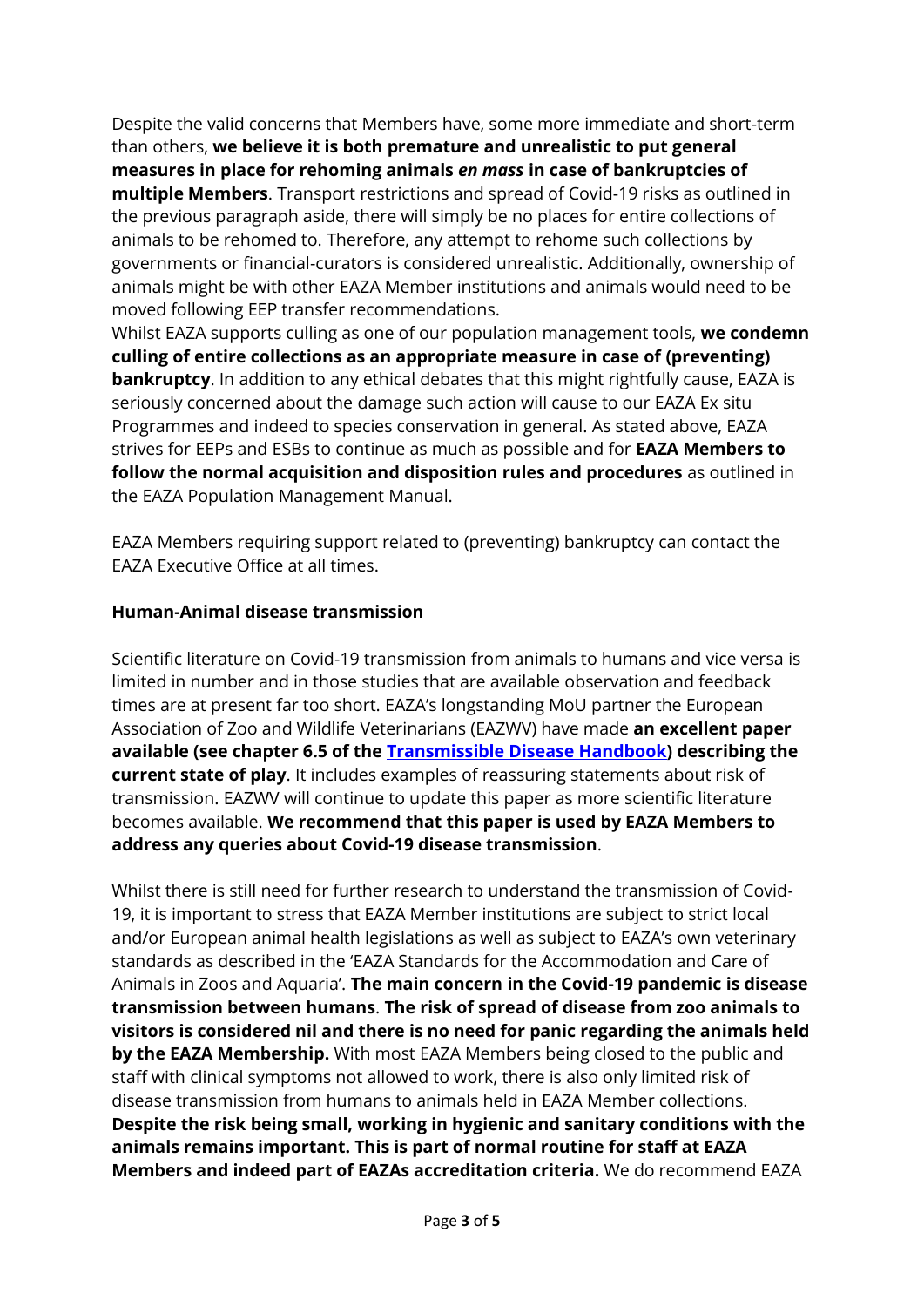Members, with support of their veterinarian to, where necessary, update the animal care teams about the risk of zoonoses and that normal hygienic routines continue to apply also during the human Covid-19 pandemic. Furthermore, we recommend that zoos evaluate the need for any direct contact between staff and animals and avoid this wherever possible. Finally, in light of the above, we would like to stress that in several countries across the EAZA region there is a shortage of masks and that those available should be made available to human health staff instead of being used for routine animal care.

## **EAZA Biobank**

The EAZA Biobank is mostly operating according to the normal working procedures. However, we are **recommending postponement of sample shipments until further notice**. In situations where zoos have appropriate staffing, and adequate storage facilities, they are encouraged to continue to collect samples and store them on site until further notice. Colleagues should practice common sense and only work within their limits at this time. For further questions about the EAZA Biobank please contact [ania.brown@eaza.net.](mailto:ania.brown@eaza.net)

## **TAG and EEP meetings / EAZA Annual Conference**

**All EAZA events and EAZA midyear meetings are cancelled until mid-June which includes TAG and EEP related meetings.** Meetings from 22 June onwards are currently still planned to go ahead. EAZA will continue to monitor the Covid-19 situation across the EAZA region and will adapt this timeline if required at a later stage.

For some of these meetings it might be possible to use online platforms instead of a face-to-face meeting. The EAZA Executive Office staff can provide support in setting these up via our subscriptions to some of these online packages for TAG and EEP meetings. Please contact your TAG liaison for support when required.

The team at the EAZA Executive Office will look to start rescheduling RCP and LTMP meetings when travel is possible and safe. Travel-budget limitations for participants and the existing RCP and LTMP meeting scheduled for the second half of 2020 are likely to limit the possibilities for rescheduling meetings to a time in the autumn. However, we will prioritise rescheduling meetings that were prepared to take place in the period March-June 2020 over those not yet planned but listed for 2021. Please contact the relevant TAG liaison at the EAZA Executive Office to discuss further details in this regard.

At this moment in time we expect the EAZA Annual Conference in Leipzig to go ahead as planned in the last week of September. Given that some TAGs, EEPs and Working Groups will not have been able to meet we expect there might be request for additional meeting time. **We will shortly start collating requests for the annual conference programme and will aim to accommodate these for as much as realistically**